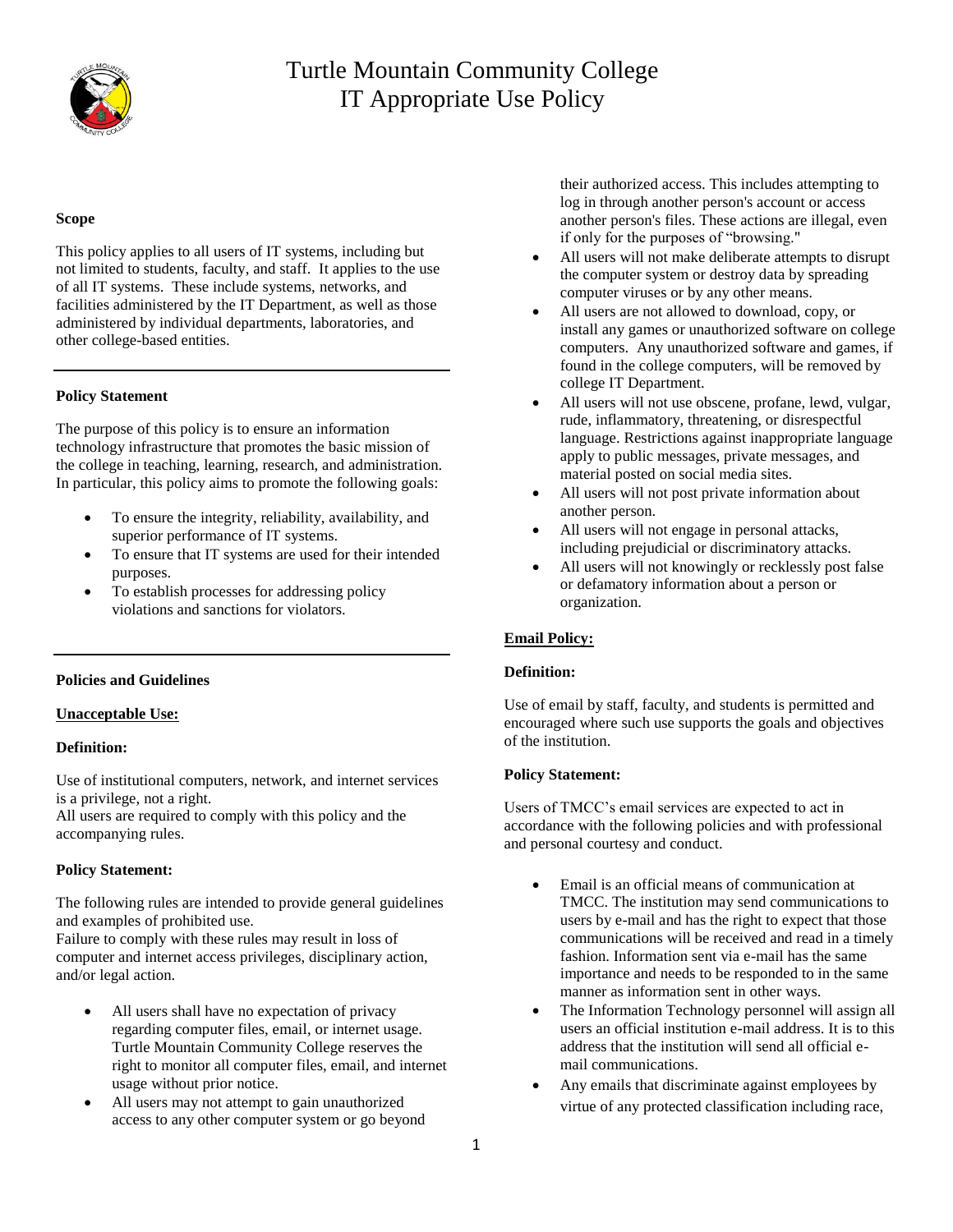

color, gender, religion, national origin, sexual orientation, age, or disabilities, will be dealt with according to the harassment policy.

- All users are expected to read and properly dispose of e-mail promptly. Prompt disposal of e-mail is necessary to manage storage space on the institutional e-mail system. Disposal may include deletion, filing into alternate folders on the institutional servers, or moving the e-mail onto the user's own computer. The institution reserves the right to purge mail from accounts. Prior notification will be given if that notification is feasible and practical to allow users time to save messages.
- All users of electronic communication, including email, need to realize that communication of this type usually leaves traces as to its origin and destination as well as its content. The simple deletion of e-mail or other electronic files does not remove these traces and the file or e-mail is often recoverable for some time after deletion. Further, users need to realize that the institution makes regular archival copies of all email to ensure the system's integrity and that these archives exist for some time. Therefore, although TMCC's e-mail system and governing policies may grant some privacy to users e-mail, users should treat all e-mail as if they were public documents.
- In some cases a user may wish to configure his or her TMCC account to forward e-mail to another address. The user takes full responsibility for the correct configuration of that forwarding. The institution takes no responsibility for the handling of e-mail in this fashion. The use of automatic e-mail forwarding does not absolve the user from the responsibilities associated with e-mail sent to the user's official email address. The institution may forbid the automatic forwarding of e-mail in cases where it is found to be problematic. Additionally, the institution may delete e-mail forwarding or other automated email handling rules that cause system problems without prior notification.
- Send or attempt to send spam of any kind.
- The institution uses spam filtering tools to help control unwanted email. The institution will continue to stay up-to-date with the latest spam filtering techniques and will adjust its own processes when warranted. However, no current spam filtering technique is completely effective and will let mail through that should be blocked and occasionally block e-mail that should be delivered. Moreover, each person's definition of spam is unique. Given that, users should expect that on rare occasions, legitimate e-mail may be blocked from delivery. If

this happens please contact the IT Department for further assistance.

- Once an employee has resigned or been terminated; or a student has withdrawn or graduated, they will have two weeks to save any email. After the two weeks the account will be deleted.
- Sending mass email that is unrelated to an individual's administrative or academic activity is completely prohibited. Mass e-mails are defined as messages sent to all students, all staff, all faculty, or when individual recipient addressees are not defined. IT manages e-mail distribution lists of current staff, faculty, and students. There is no opt-out provision for these lists. If you need to attach a large file please contact the IT Department for alternate methods of distribution.
- Keep in mind that the TMCC owns any communication sent via email or that is stored on institutional equipment. Administration and other authorized staff have the right to access any material in your email or on your computer at any time. Please do not consider your electronic communication, storage or access to be private if it is created or stored at work.
- Users that sign a contract to use TMCC equipment including but not limited to laptops, tablets and other electronic devices are responsible for the replacement of damaged, lost or stolen equipment.

## **Network Privileges Policy**

## **Definition:**

Individuals who are eligible to receive access to network services.

#### **Policy Statement:**

The following users are identified as eligible to receive network services from TMCC. Any applicant for network not described below should be referred to the IT Department, who will coordinate a decision on that particular case.

- **Students:** All full-time and part-time students may receive network privileges without restriction.
- **Faculty:** All full-time faculty without restriction. Part-time faculty, faculty with temporary or cyclical appointments, and visiting faculty may receive limited network privileges.
- **Full-time regular part-time staff:** All regular, nonfaculty, college employees may receive network privileges without limitations.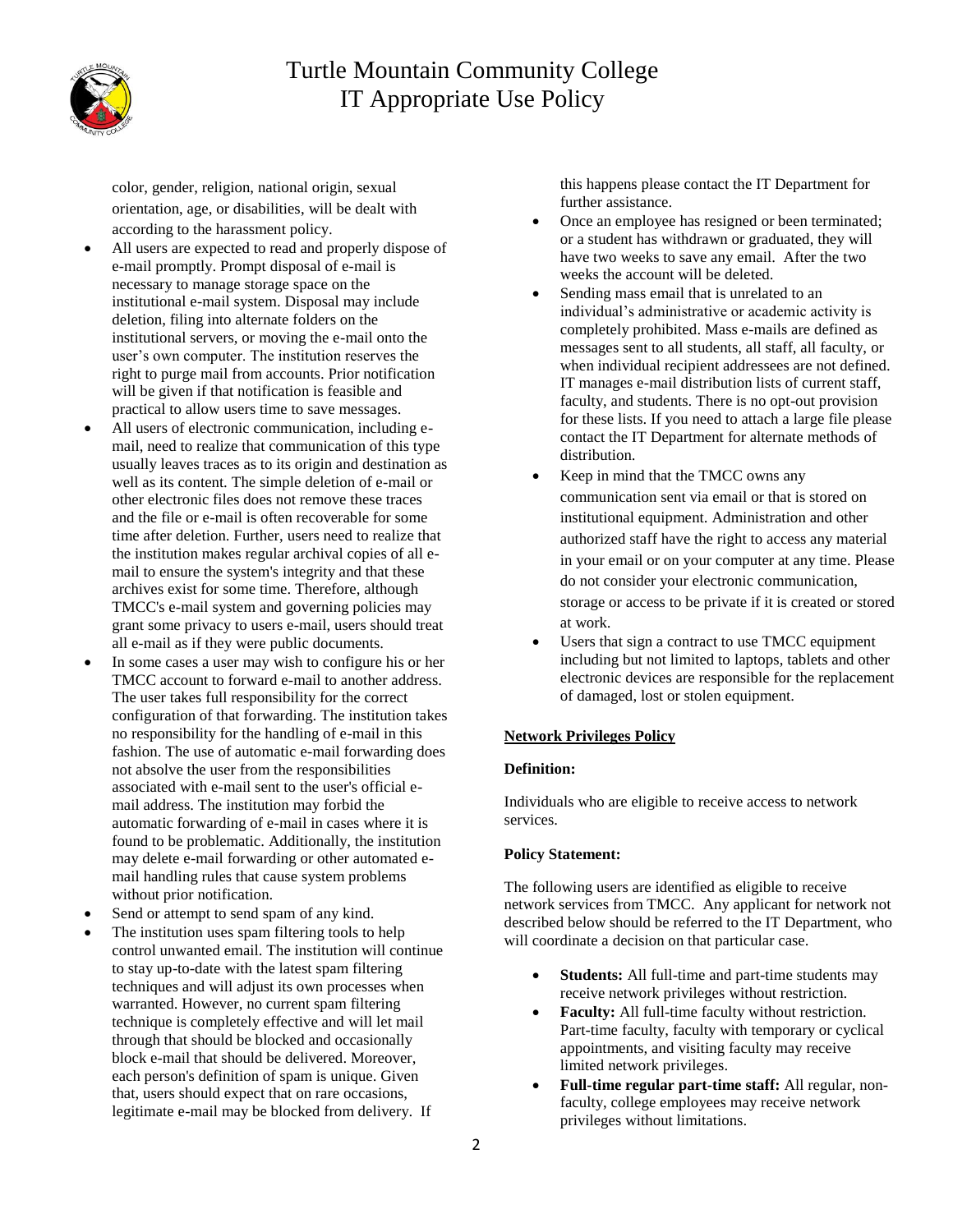

 **Temporary employees, visitors:** Temporary employees and visitors may receive network privileges at the request of the employing department and the assistance of the Information Technology Department.

# **Password Policy**

# **Definition:**

Passwords are an important aspect of computer security. They are the front line of protection for user accounts. A poorly chosen password may result in the compromise of TMCC's entire network. As such, all TMCC staff, faculty, and students are responsible for taking the appropriate steps, as outlined below, to select and secure their passwords.

## **Policy Statement:**

The purpose of this policy is to establish a standard for creation of strong passwords, the protection of those passwords, and the frequency of change.

- All system-level passwords must be changed on at least a 120 day basis.
- All production system-level passwords must be changed on at least a 120 day basis.
- All user-level passwords must be changed at every 6 months.
- Passwords must not be inserted into email messages or other forms of electronic communication.
- All user-level and system-level passwords must conform to the guidelines described below.

## **Guidelines:**

- It must be at least eight characters in length.
- It must contain at least one alphabetic and one numeric character.
- It must be significantly different from previous passwords.
- It cannot be the same as the user ID
- It cannot include the first, middle, or last name of the person issued the user ID.
- It should not be information easily obtainable about you. This includes license plate, social security, telephone numbers, or street address.

# **Wireless Policy**

# **Definition:**

The purpose of this policy is to provide reliable and secure wireless network access.

# **Policy Statement:**

This policy applies to all wireless network users at Turtle Mountain Community College.

- TMCC is solely responsible for providing wireless networking services on campus. No other department may deploy wireless network access points or other wireless service on campus. Private wireless access points in the departments or offices are strictly prohibited.
- TMCC is responsible for maintaining a secure network and will deploy adequate security procedures to support wireless networking on campus.
- TMCC will develop a procedure for the temporary use of a wireless access point to support campus events.

# **Consideration:**

Wireless networking has bandwidth limitations compared to the wired network. The wireless network should be viewed as augmenting the wired network, to provide more flexible network use. Applications that require large amounts of bandwidth, or are sensitive to changes in signal quality and strength may not be appropriate for wireless access.

# **Enforcement**

Users who violate these policies may be denied access to institution computing resources and may be subject to other penalties and disciplinary action, including possible expulsion or dismissal. Alleged violations will be handled through the institution disciplinary procedures applicable to the user. The institution may suspend, block, or restrict access to an account, independent of such procedures, when it reasonably appears necessary to do so in order to protect the integrity, security, or functionality of institution or other computing resources or to protect the institution from liability. The institution may also refer suspected violations of applicable law to appropriate law enforcement agencies.